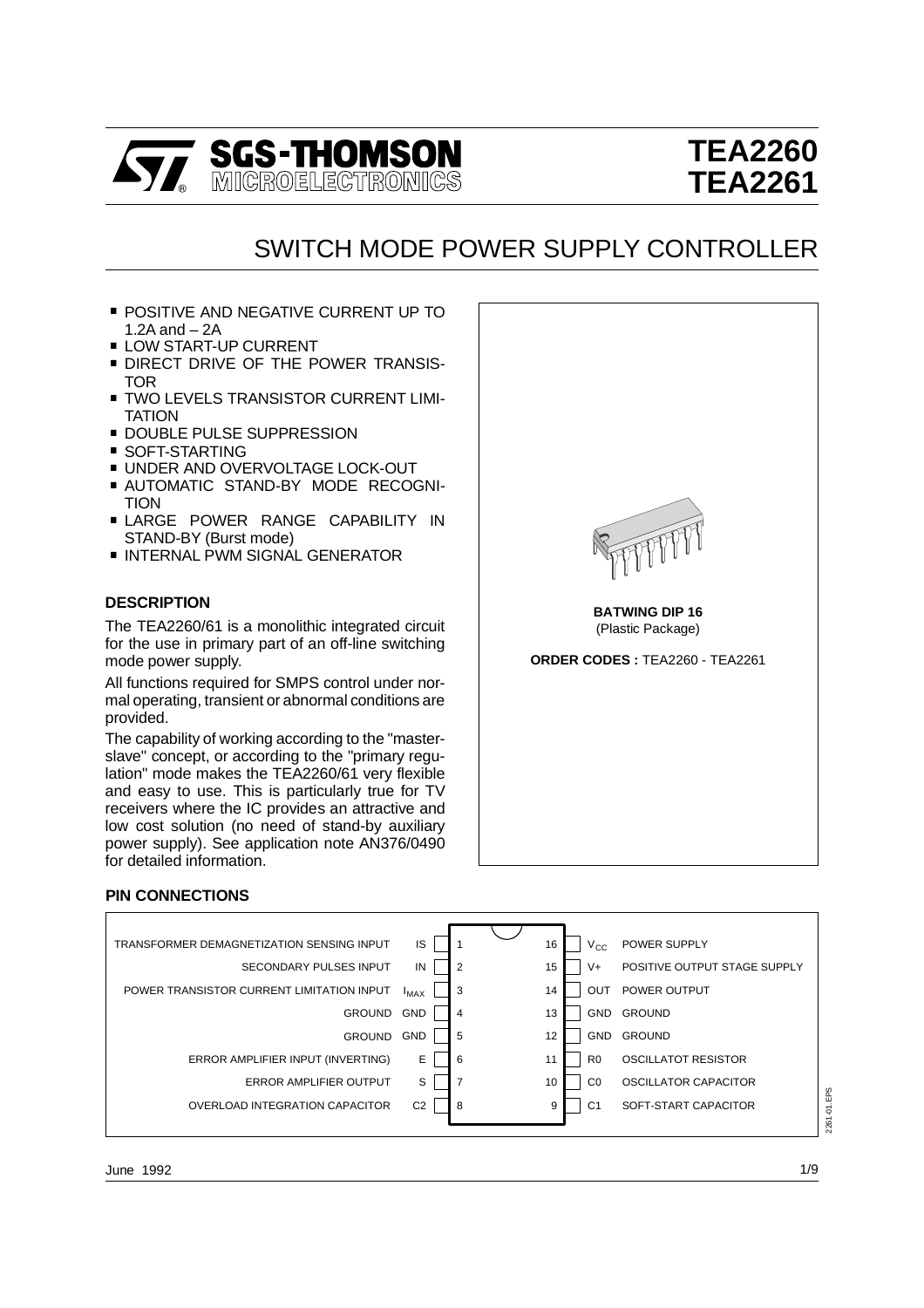## **SIMPLIFIED APPLICATION DIAGRAMS**

#### **Figure 1 :** Master-slave Concept



**Figure 2 :** Secondary Regulation (with optocoupler)



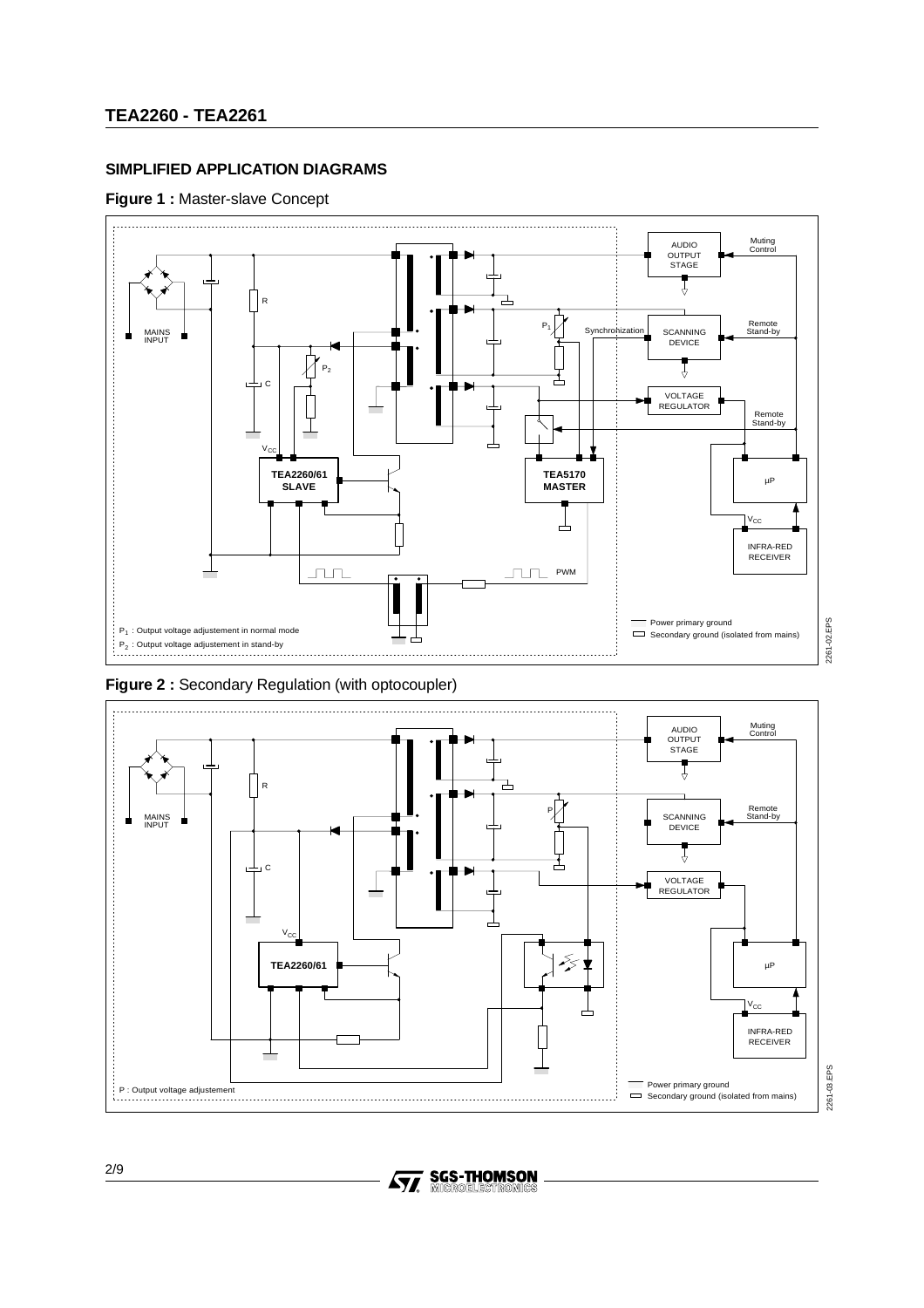## **BLOCK DIAGRAM**



## **ABSOLUTE MAXIMUM RATINGS**

| Symbol                | <b>Parameter</b>                                            | Value       | Unit         |
|-----------------------|-------------------------------------------------------------|-------------|--------------|
| <b>V<sub>cc</sub></b> | V <sub>16</sub> -V <sub>4</sub> , 5, 12, 13<br>Power Supply | 20          |              |
| V+                    | Output Stage Power Supply<br>$V15-V4, 5, 12, 13$            | 20          |              |
| $I_{\text{OUT}}+$     | Positive Output Current (source current)                    | 1.5         | A            |
| I <sub>OUT</sub>      | Negative Output Current (sink current)                      | 2.5         | A            |
| Ti                    | <b>Operating Junction Temperature</b>                       | 150         | $^{\circ}$ C |
| $T_{\rm stg}$         | Storage Temperature Range                                   | $-40, +150$ | $^{\circ}$ C |

## **THERMAL DATA**

| ≺th (j-c)                | Resistance<br>hermal<br>Junction-c<br>case |    | $\sim$<br>"V/ |
|--------------------------|--------------------------------------------|----|---------------|
| $\overline{\phantom{a}}$ | Thermal Resistance                         | 4. | $J \cap F$    |
| ¬th (j-a)                | Junction-ambient                           |    | C/V           |

 $*$  Soldered on a 35 $\mu$ m, 40cm<sup>2</sup> board copper area.

## **MAXIMUM POWER DISSIPATION**



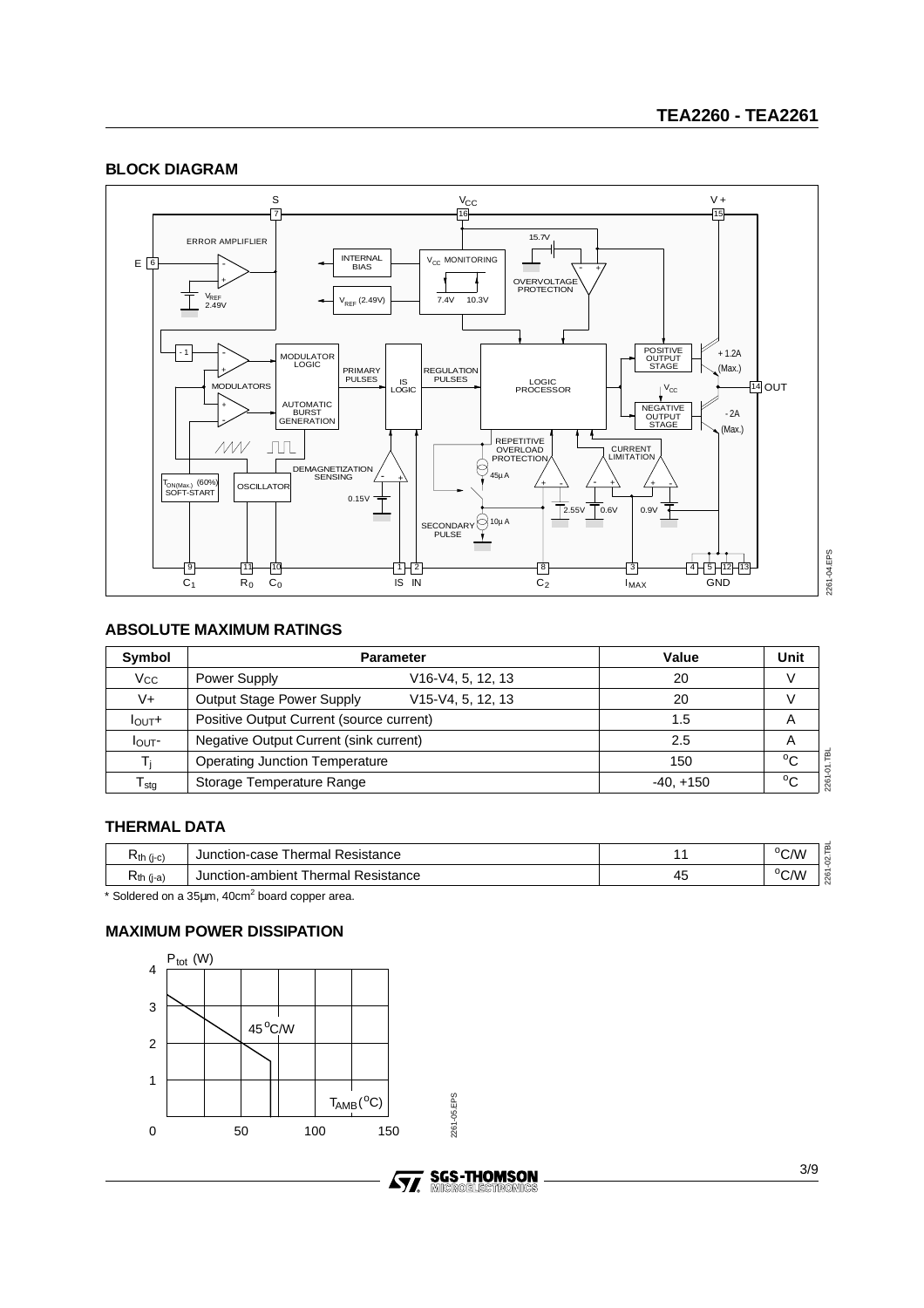| Symbol                      | <b>Parameter</b>                         | Min.                 | Typ. | Max.                | Unit         |
|-----------------------------|------------------------------------------|----------------------|------|---------------------|--------------|
| <b>Vcc</b>                  | Power Supply                             | V <sub>CC</sub> stop | 12   | V <sub>CC</sub> max | V            |
| $I_{\text{OUT}}+$           | Positive Output Current (source current) |                      |      | 1.2                 | A            |
| $I_{\text{OUT}}$            | Negative Output Current (sink current)   |                      |      | 2.0                 | A            |
| $I_{\text{OUT}}+$           | <b>Average Positive Output Current</b>   |                      |      | 0.6                 | A            |
| $I_{\text{OUT}}$            | Average Negative Output Current          |                      |      | 0.6                 | A            |
| F <sub>oper</sub>           | <b>Operating Frequency</b>               | 10                   |      | 100                 | kHz          |
| V <sub>IN</sub>             | Input Pulses Amplitude (Pin 2)           | 1.5                  | 2.5  | 4.5                 | V            |
| Rosc                        | <b>Oscillator Resistor Range</b>         | 20                   |      | 150                 | $k\Omega$    |
| C <sub>OSC</sub>            | <b>Oscillator Capacitor Range</b>        | 0.47                 |      | 4.7                 | nF           |
| C <sub>1</sub>              | Soft-starting Capacitor Range            | 0.047                | 1    |                     | μF           |
| C <sub>2</sub>              | Overload Integration Capacitor           | 0.047                | 4    |                     | μF           |
| C2/C1                       | Ratio C2/C1 (C2 must be $\geq$ C1)       | 1                    |      |                     |              |
| $\mathsf{T}_{\mathsf{amb}}$ | <b>Operating Ambient Temperature</b>     | $-20$                |      | 70                  | $^{\circ}$ C |

## **ELECTRICAL CHARACTERISTICS** ( $T_{amb} = 25^{\circ}$ C, V<sub>CC</sub> =12V, unless otherwise specified)

| <b>Symbol</b>        | <b>Parameter</b>                                                                               | Min. | Typ.           | Max. | <b>Unit</b>       |
|----------------------|------------------------------------------------------------------------------------------------|------|----------------|------|-------------------|
| POWER SUPPLY         |                                                                                                |      |                |      |                   |
| $V_{CC(stat)}$       | Starting Voltage (V <sub>cc</sub> increasing)                                                  | 9.3  | 10.3           | 11.3 | $\vee$            |
| $V_{CC(stop)}$       | Stopping Voltage (V <sub>CC</sub> decreasing)                                                  | 6.4  | 7.4            | 8.4  | $\vee$            |
| <b>Hyst Vcc</b>      | Hysteresis (V <sub>CC(start)</sub> - V <sub>CC(Stop)</sub> )                                   | 2.4  | 2.9            |      | $\vee$            |
| ICC(stat)            | Starting Current ( $V_{CC} = 9V$ )                                                             |      | 0.7            | 1.4  | mA                |
| Icc                  | Supply Current (Vcc = 12V)                                                                     |      | 7.5            | 15   | mA                |
| $V_{CC(max)}$        | Overvoltage Threshold on V <sub>CC</sub>                                                       | 15   | 15.7           |      | $\vee$            |
| ICC(over)            | Supply Current after Overvoltage Detection (V <sub>CC</sub> = 17V)                             | 26   | 35             | 42   | mA                |
|                      | <b>OSCILLATOR / PWM SECTION</b>                                                                |      |                |      |                   |
| Delta F<br>F         | Accuracy ( $R_{\rm OSC}$ = 68k $\Omega$ , $C_{\rm OSC}$ = 1nF)                                 |      | 10             |      | $\%$              |
| t <sub>ON</sub> max  | Maximum Duty Cycle in Primary Regulation Mode                                                  | 50   | 60             | 70   | $\%$              |
|                      | <b>ERROR AMPLIFIER SECTION</b>                                                                 |      |                |      |                   |
| A <sub>VO</sub>      | Open Loop Gain                                                                                 |      | 75             |      | dB                |
| $F_{uq}$             | Unity Gain Frequency                                                                           |      | 550            |      | kHz               |
| $I_{SC}$             | Short Circuit Output Current (Pin 7 connected to ground)                                       |      | $\overline{2}$ |      | mA                |
| <b>IBE</b>           | E Input Bias Current (Pin 6)                                                                   |      | 0.08           |      | μA                |
| <b>VREF</b>          | Internal Voltage Reference (connected to error amplifier input and<br>not directly accessible) | 2.34 | 2.49           | 2.64 | V                 |
| <b>INPUT SECTION</b> |                                                                                                |      |                |      |                   |
| $V_{IN}$             | IN Input Threshold (Pin 2)                                                                     | 0.6  | 0.85           | 1.2  | $\vee$            |
| $V_{\text{IS}}$      | IS Input Threshold (Pin 1)                                                                     |      | 0.15           |      | $\vee$            |
| <b>I</b> BIN         | <b>IN Input Bias Current</b>                                                                   |      | 0.3            |      | μA                |
| <b>I</b> BIS         | IS Input Bias Current                                                                          |      | 0.4            |      | μA                |
|                      | <b>CURRENT LIMITATION SECTION</b>                                                              |      |                |      |                   |
| $V_{IM1}$            | <b>First Current Limitation Threshold</b>                                                      | 558  | 600            | 642  | mV                |
| V <sub>IM2</sub>     | Second Current Limitation Threshold                                                            | 837  | 900            | 963  | mV                |
| $\Delta V_{IM}$      | Thresholds Difference V <sub>IM2</sub> - V <sub>IM1</sub>                                      |      | 300            |      | mV                |
| $V_{C2}$             | Lock-out Threshold on Pin C2                                                                   | 2.25 | 2.55           | 2.85 | $\vee$            |
| $I_{DC2}$            | Capacitor C2 Discharge Current                                                                 |      | 10             |      | μA                |
| $I_{CC2}$            | Capacitor C2 Charge Current                                                                    |      | 45             |      | 2261-04.TBL<br>μA |
| I <sub>BI(max)</sub> | Maximum Input Bias Current (Pin 3)                                                             |      | 0.2            |      | μA                |

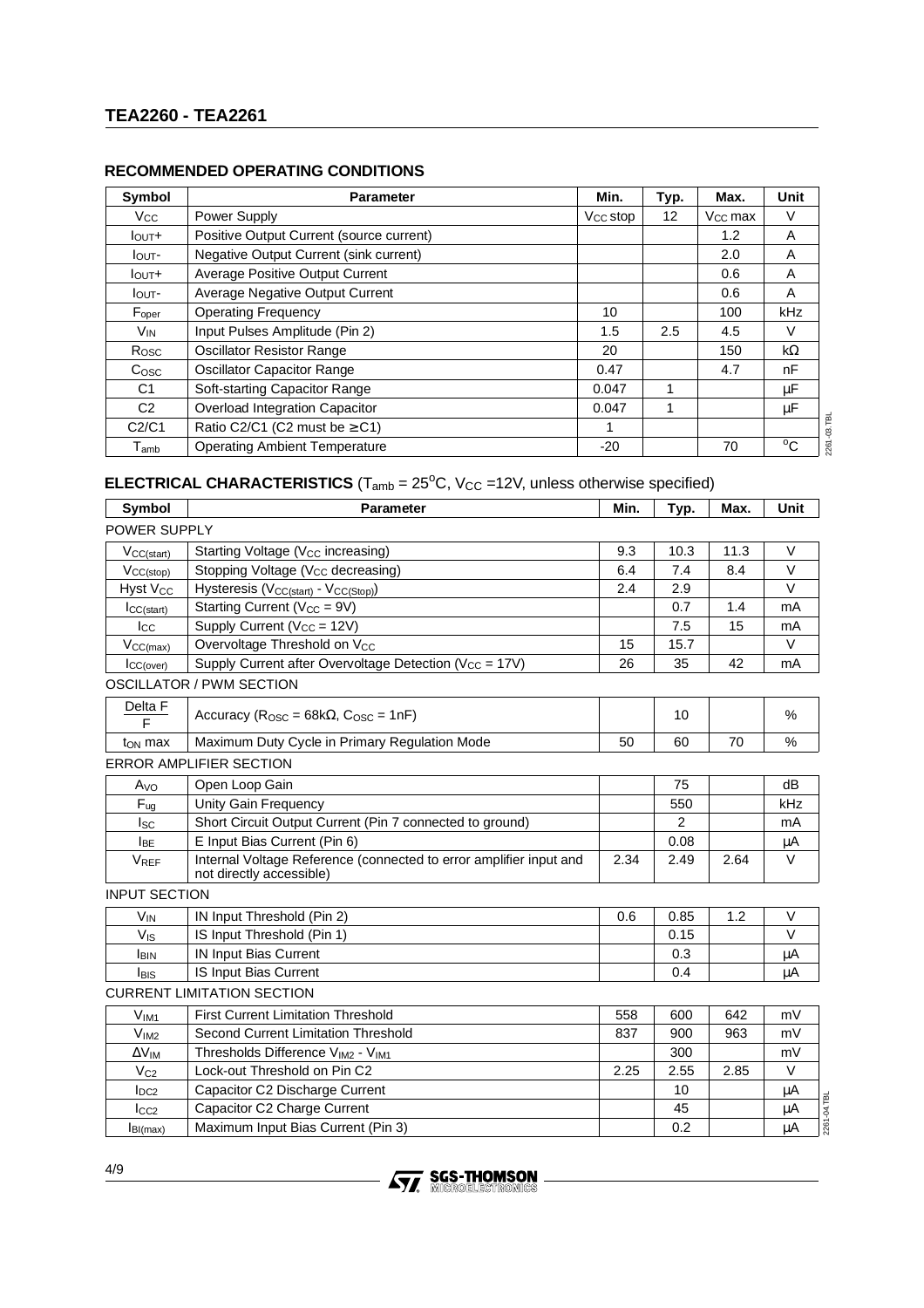#### **GENERAL DESCRIPTION**

The TEA2260/61 is an off-line switch mode power supply controller. The synchronization function and the specific operation in stand-by mode make it well adapted to video applications such as TV sets, VCRs, monitors, etc...

The TEA2260/61 can be used in two types of architectures :

- Master/slave architecture. In this case, the TEA2260/61 drives the power transistor according to the pulse width modulated signals generated by the secondary located master circuit. A pulse transformer provides the feedback (see Figure 1).
- Conventional architecture with linear feedback signal (feedback sources : optocoupler or transformer winding) (see Figure 2).

Using the TEA2260/61, the stand-by auxiliary power supply, often realized with a small but costly 50Hz transformer, is no longer necessary. The burst mode operation of the TEA2260/61 makes possible the control of very low output power (down to less than 1W) with the main power transformer. When used in a master/slave architecture, the TEA2260/61 and also the power transistor turn-off can be easily synchronized with the line transformer. The switching noise cannot disturb the picture in this case.

As an S.M.P.S. controller, the TEA2260/61 features the following functions :

- Power supply start-up (with soft-start)
- PWM generator
- Direct power transistor drive (+1.2A, -2.0A)
- Safety functions : pulse by pulse current limitation, output power limitation, over and under voltage lock-out.

#### **S.M.P.S. OPERATING DESCRIPTION Starting Mode - Stand By Mode**

Power for circuit supply is taken from the mains through a high value resistor before starting. As long as  $V_{CC}$  of the TEA2260/61 is below  $V_{CC}$  start, the quiescent current is very low (typically 0.7mA) and the electrolytic capacitor across  $V_{CC}$  is linearly charged. When  $V_{CC}$  reaches  $V_{CC}$  start (typically 10.3V), the circuit starts, generating output pulses with a soft-starting. Then the SMPS goes into the stand-by mode and the output voltage is a percentage of the nominal output voltage (eg. 80%).

For this the TEA2260/61 contains all the functions required for primary mode regulation : a fixed frequency oscillator, a voltage reference, an error amplifier and a pulse width modulator (PWM).

For transmission of low power with a good efficiency in stand-by, an automatic burst generation system is used, in order to avoid audible noise.

#### **Normal Mode (secondary regulation)**

The normal operating of the TV set is obtained by sending to the TEA2260/61 regulation pulses generated by a regulator located in the secondary side of the power supply.

This architecture uses the "Master-slave Concept", advantages of which are now well-known especially the very high efficiency in stand-by mode, and the accurate regulation in normal mode.

Stand-by mode or normal mode are obtained by supplying or not the secondary regulator. This can be ordonnered for exemple by a microprocessor in relation with the remote control unit.

Regulation pulses are applied to the TEA2260/61 through a small pulse-transformer to the IN input (Pin 2). This input is sensitive to positive square pulses. The typical threshold of this input is 0.85V. The frequency of pulses coming from the secondary regulator can be lower or higher than the frequency of the starting oscillator.

The TEA2260/61 has no soft-starting system when it receives pulses from the secondary. The softstarting has to be located in the secondary regulator.

Due to the principle of the primary regulation, pulses generated by the starting system automatically disappear when the voltage delivered by the SMPS increases.

#### **Stand-by Mode - Normal Mode Transition**

During the transition there are simultaneously pulses coming from the primary and secondary regulators.

These signals are not synchronized and some care has to be taken to ensure the safety of the switching power transistor.

A very sure and simple way consist in checking the transformer demagnetization state.

- A primary pulse is taken in account only if the transformer is demagnetized after a conduction of the power transistor required by the secondary regulator.
- A secondary pulse is taken in account only if the transformer is demagnetized after a conduction of the power transistor required by the primary regulator.

With this arrangement the switching safety area of the power transistor is respected and there is no risk of transformer magnetization.

The magnetization state of the transformer is checked by sensing the voltage across a winding of the transformer (generally the same which supplies the TEA2261). This is made by connecting a resistor between this winding and the demagnetization sensing input of the circuit (Pin 1).

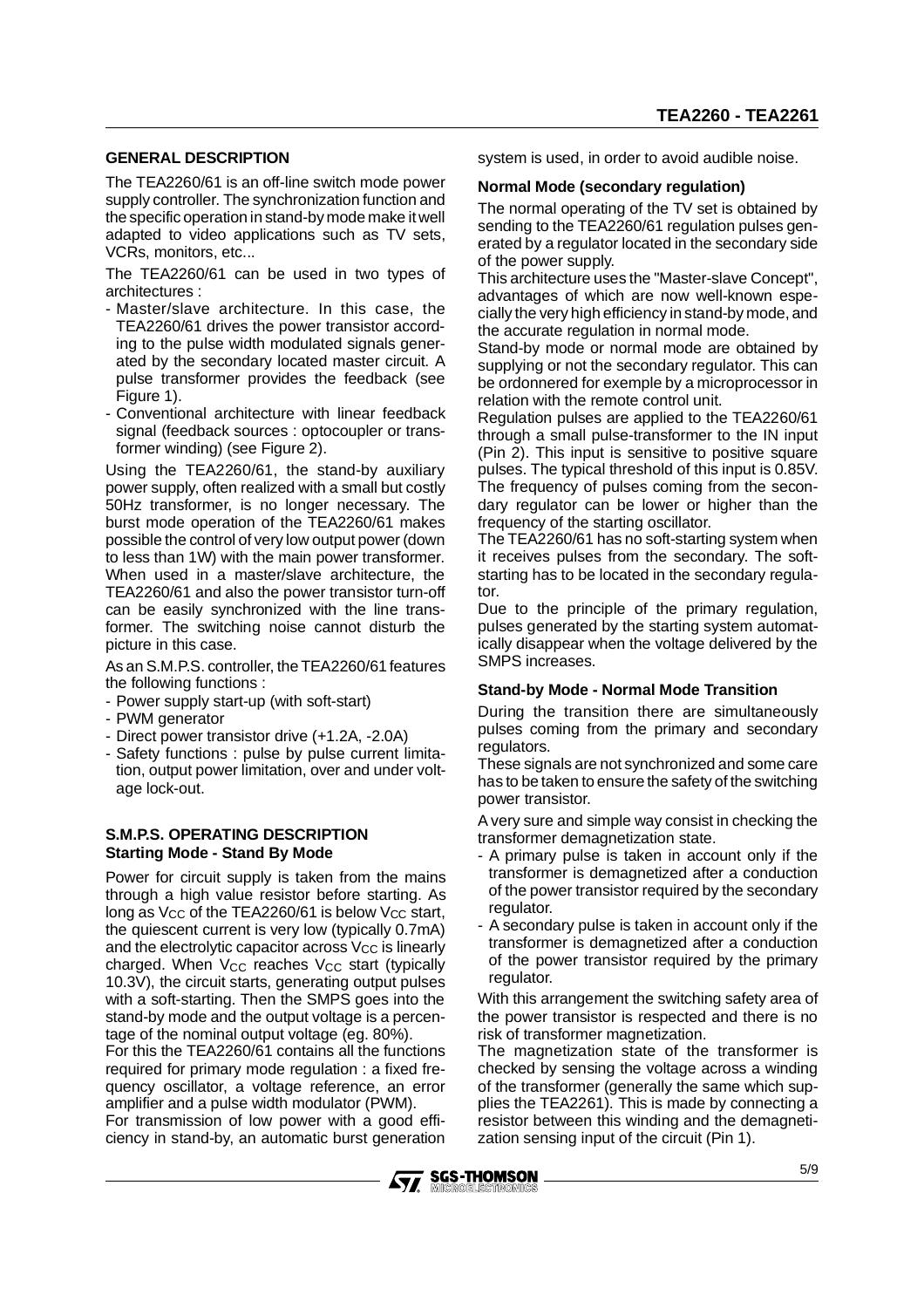## **TEA2260 - TEA2261**

#### **SECURITY FUNCTIONS OF THE TEA2260** (see flow-chart below)

- **Undervoltage detection.** This protection works in association with the starting device "Vcc switch" (see paragraph Starting-mode - standby mode). If  $V_{CC}$  is lower than  $V_{CC}$ stop (typically 7.4V) output pulses are inhibited, in order to avoid wrong operation of the power supply or bad power transistor drive.
- **Overvoltage detection.** If  $V_{CC}$  exceeds  $V_{CC}$ max (typically 15.7V) output pulses are inhibited. Restarting of the power supply is obtained by reducing V<sub>CC</sub> below V<sub>CC</sub>stop.
- **Current limitation of the power transistor.** The current is measured by a shunt resistor. A double threshold system is used :
	- When the first threshold  $(V_{IM1})$  is reached, the conduction of the power transistor is stopped until the end of the period : a new conduction signal is needed to obtain conduction again.
	- Furthermore as long as the first threshold is reached (it means during several periods), an external capacitor  $C_2$  is charged. When the voltage across the capacitor reaches  $V_{C2}$  (typi-

#### **SECURITY FLOW-CHART** (TEA2260)

cally 2.55V) the output is inhibited. This is called the "repetitive overload protection". If the overload diseappears before  $V_{C2}$  is reached,  $C_2$  is discharged, so transient overloads are tolerated.

- Second current limitation threshold  $(V_{IM2})$ . When this threshold is reached the output of the circuit is immediatly inhibited. This protection is helpfull in case of hard overload for example to avoid the magnetization of the transformer.
- **Restart of the power supply**. After stopping due to Vc<sub>2</sub>, V<sub>IM2</sub>, V<sub>CC</sub>Max or V<sub>CC</sub>stop triggering, restart of the power supply can be obtained by the normal operating of the " $V_{CC}$  switch" but thanks to an integrted counter, if normal restart cannot be obtained after three trials, the circuit is definitively stopped. In this case it is necessary to reduce  $V_{CC}$  below approximately 5V to reset the circuit. From a practical point of view, it means that the power supply has to be temporarily disconnected from any power source to get the restart.



**SGS-THOMSON**<br>MICROELECTRONICS **STI**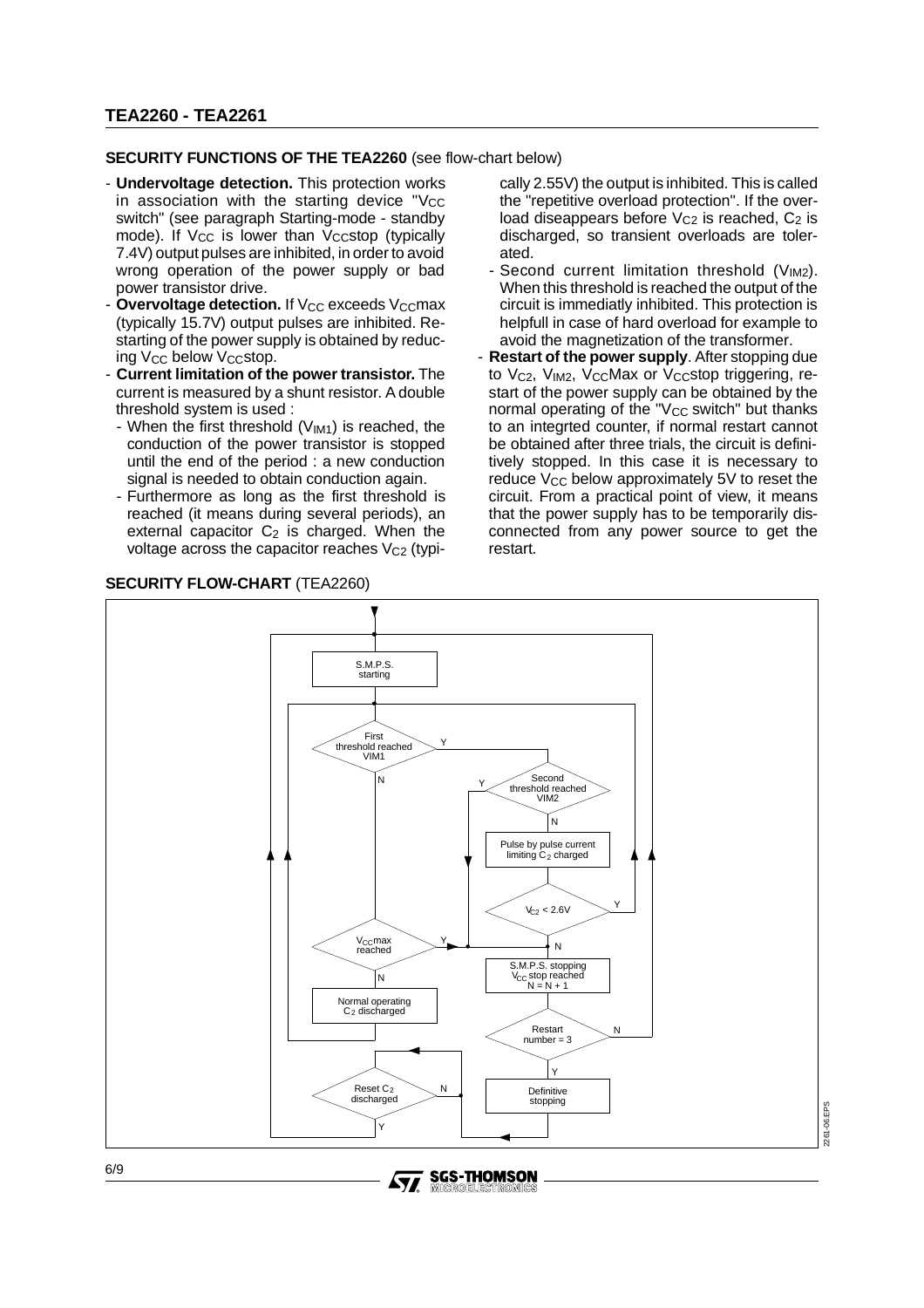#### **SECURITY FUNCTIONS OF THE TEA2261** (see flow-chart below)

- **Undervoltage detection.** This protection works in association with the starting device " $V_{CC}$ switch" (see paragraph Starting-mode - standby mode). If  $V_{CC}$  is lower than  $V_{CC}$ stop (typically 7.4V) output pulses are inhibited, in order to avoid wrong operation of the power supply or bad power transistor drive.
- **Overvoltage detection.** If V<sub>CC</sub> exceeds V<sub>CC</sub>max (typically 15.7V) output pulses are inhibited and the external capacitor  $C_2$  is charged as long as V<sub>CC</sub> is higher than V<sub>CC</sub> stop. Restarting of the power supply is obtained by reducing  $V_{CC}$  below V<sub>CC</sub> stop except if the voltage across  $C_2$  reaches  $V_{C2}$  (typically 2.55V) (refer to "Restart of the power supply" paragraph).In this last case, the circuit is definitively stopped.
- **Current limitation of the power transistor.** The current is measured by a shunt resistor. A double threshold system is used :
	- When the first threshold  $(V_{IM1})$  is reached, the conduction of the power transistor is stopped until the end of the period : a new conduction signal is needed to obtain conduction again.
	- Furthermore as long as the first threshold is reached (it means during several periods), an



external capacitor  $C_2$  is charged. When the voltage across the capacitor reaches  $V_{C2}$  (typically 2.55V) the output is inhibited. This is called the "repetitive overload protection". If the overload diseappears before  $V_{C2}$  is reached,  $C_2$  is discharged, so transient overloads are tolerated.

- Second current limitation threshold (V<sub>IM2</sub>). When this threshold is reached the output of the circuit is immediatly inhibited. This protection is helpfull in case of hard overload for example to avoid the magnetization of the transformer.
- **Restart of the power supply**. After stopping due to V<sub>IM2</sub>, V<sub>CC</sub>Max or V<sub>CC</sub>stop triggering, restart of the power supply can be obtained by the normal operating of the " $V_{CC}$  switch"  $V_{CC}$  switch sequency from Vccstop to Vccstart. After stopping due to V<sub>C2</sub> threshold reaching, the circuit is definitively stopped. In this case it is necessary to reduce  $V_{CC}$  below approximately 5V to reset the circuit. From a practical point of view, it means that the power supply has to be temporarily disconnected from any power source to get the restart.



**SGS-THOMSON**<br>MIGROELEGTRONICS *STI*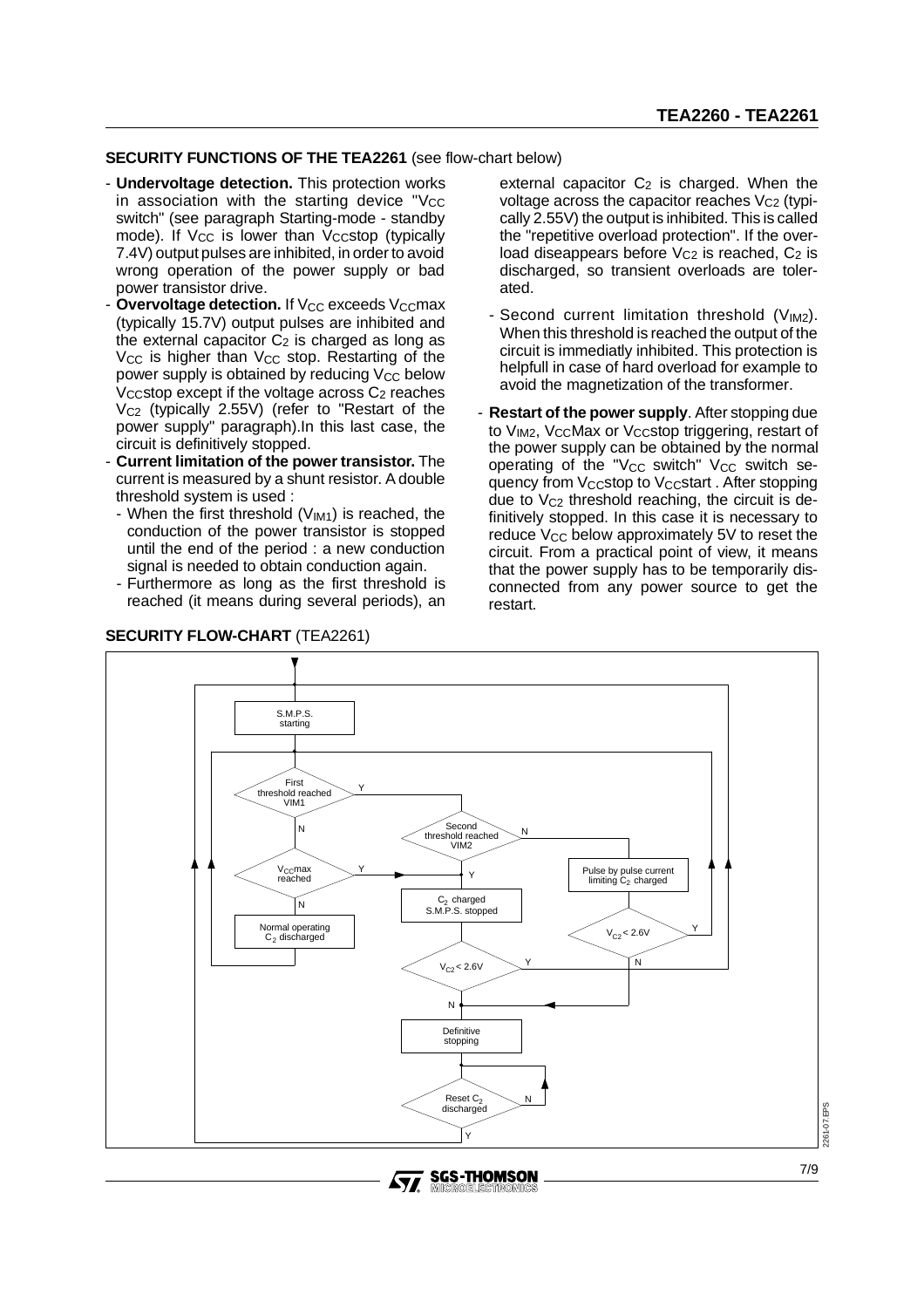

#### **TYPICAL APPLICATION** (Master/slavearchitecture)

## **TV - SET SMPS** (with TEA5170)

Input voltage range 170VAC – 270VAC Input DC voltage range  $210\text{VDC} - 370\text{VDC}$ <br>Output power in normal mode  $25\text{W} < P_{\text{O}} < 140\text{W}$ Output power in normal mode Output power in stand by mode  $2W < P<sub>O</sub> < 45W$ Operating frequency 32 kHz Efficiency at full load <br>
Efficiency in stand by mode  $> 50\%$ Efficiency in stand by mode Short circuit protected Open load protected Long duration overload protected Complete shutdown after repetitive default detection

Load regulation (VDC = 310V)

| Output $135V (\pm 0.18%)$ | $\rightarrow$ ( $I_{135}$ : 0.01A to 0.8A; $I_{25}$ = 1A) |
|---------------------------|-----------------------------------------------------------|
| Output $25V (\pm 2\%)$    | $\rightarrow$ ( $I_{135}$ : 0.8A; $I_{25}$ : 0.5A --> 1A) |

Line regulation

Output 135V ( $\pm$  0.13%)  $\rightarrow$  (210V < V<sub>DC</sub> < 370V) Output 25V ( $\pm$  0.17%)  $\rightarrow$  ( $I_{135}$  : 0.8A;  $I_{25}$  : 1A)



2261-08.EPS 2261-08.EPS